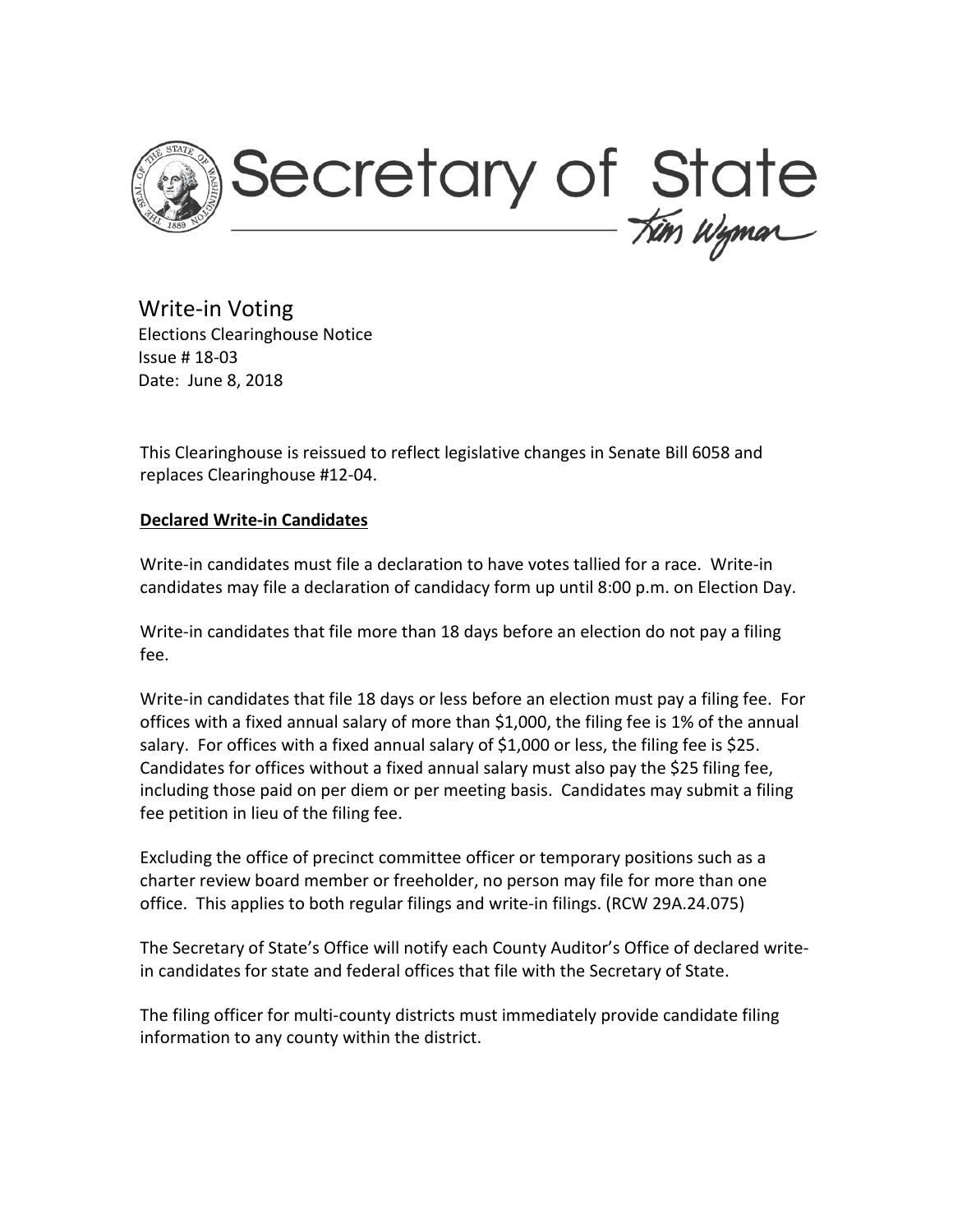If a write-in candidate lost the same race in the Primary, either as a regular candidate printed on the ballot or as a declared write-in, that candidate is ineligible and cannot file in the General Election as a write-in candidate for the same race. (RCW 29A.24.311 and RCW 29A.60.021)

# **Political Party Preference**

Candidates for partisan offices are not party nominees; therefore, a party preference is not required for write-in votes.

If a write-in candidate qualifies to appear on the General Election ballot, the party preference listed on the write-in declaration is printed on the ballot. (WAC 434-262-160)

### **Reporting Write-in Votes**

The total number of write-in votes printed on election results must include only valid write-in votes for both declared and undeclared candidates. Votes for declared and undeclared write-in candidates must be tabulated as intended by the voter.

The final cumulative report must include the total number of write-in votes, overvotes and undervotes tabulated. This report, as part of the certification of the election, is transmitted electronically to the Secretary of State immediately following certification as per RCW 29A.60.230 (1).

If votes for a declared write-in candidate are required to be tallied, the number of votes tallied for that candidate shall be reported as a single total in the certification of the election.

# **Determining When to Tally Declared Write-in Candidate Totals**

Using results from the county cumulative report, determine if votes for declared writein candidates must be tallied. You may skip this step if there are no declared write-in candidates for an office by 8:00 p.m. on Election Day.

Determine the total number of write-in votes and the total votes cast for each office:

#### **For single-candidate printed on the ballot for a race**:

a. Primary Election. When the total number of write-in votes is more than 1% of the total votes cast for the office, individual write-in votes for declared write-in candidates must be tallied. A candidate qualifies for the General Election if they receive more than 1% of the total votes cast for that office and are one of the top two vote getters. (See Example 1)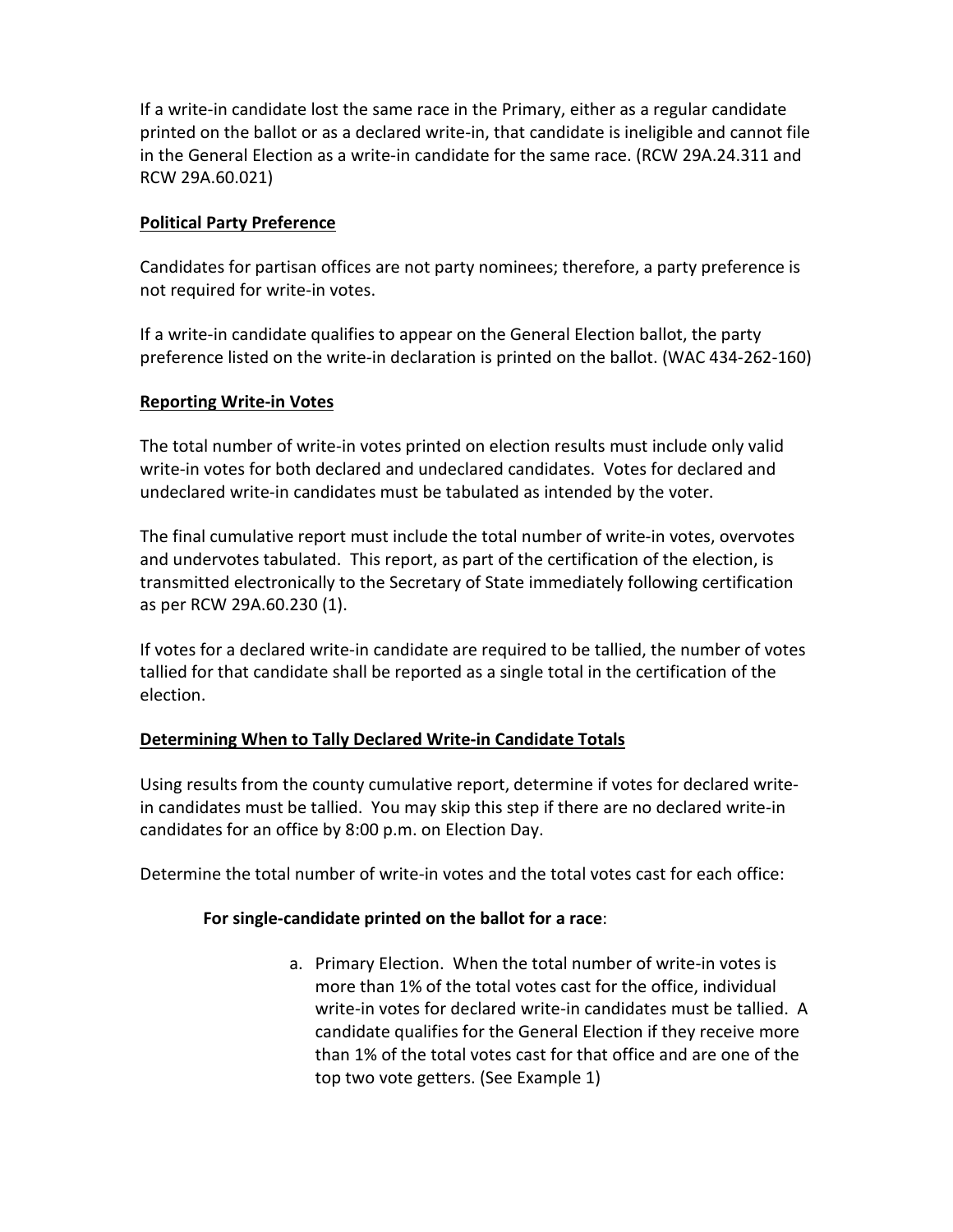b. General Election. When the total number of write-in votes for an office exceeds the number of votes cast for the single candidate, individual write-in votes for declared write-in candidates must be tallied.

### **Two or more candidates printed on the ballot for a race**:

- a. Primary Election. Tally write-in votes for declared write-in candidates when the total number of write-in votes is more than the number of votes cast for the  $2<sup>nd</sup>$  place candidate. (See Example 2)
- b. General Election. Tally write-in votes for declared write-in candidates when the total number of write-in votes for an office is more than the apparent winner of the race. (See Example 3)

**Example 1.** Only one candidate filed for County Office 1. The Primary Election results are:

| Candidate A | 1000 |
|-------------|------|
| Write-ins   | 200  |
| Overvotes   | 1    |
| Undervotes  | 170  |

- Step 1: The total votes cast for this office is 1200. (Overvotes and undervotes are not votes cast for an office, but should be reviewed for write-ins during ballot inspection.) One percent (1%) of the total votes cast for the office is 12.
- Step 2: 200 write-in votes is more than 1%. The write-in votes for declared write-in candidates must be tallied.

**Example 2.** Two candidates filed for County Office 1. The Primary Election results are:

| Candidate A | 1300 |
|-------------|------|
| Candidate B | 150  |
| Write-ins   | 210  |
| Overvotes   | 4    |
| Undervotes  | Ջ    |
|             |      |

- Step 1: Determine the total number of write-in votes. In this example, the number is 210.
- Step 2: The  $2^{nd}$  place candidate received 150 votes. The number of write-in votes is more than what the  $2^{nd}$  place candidate received. Write-in votes for declared write-in candidates must be tallied.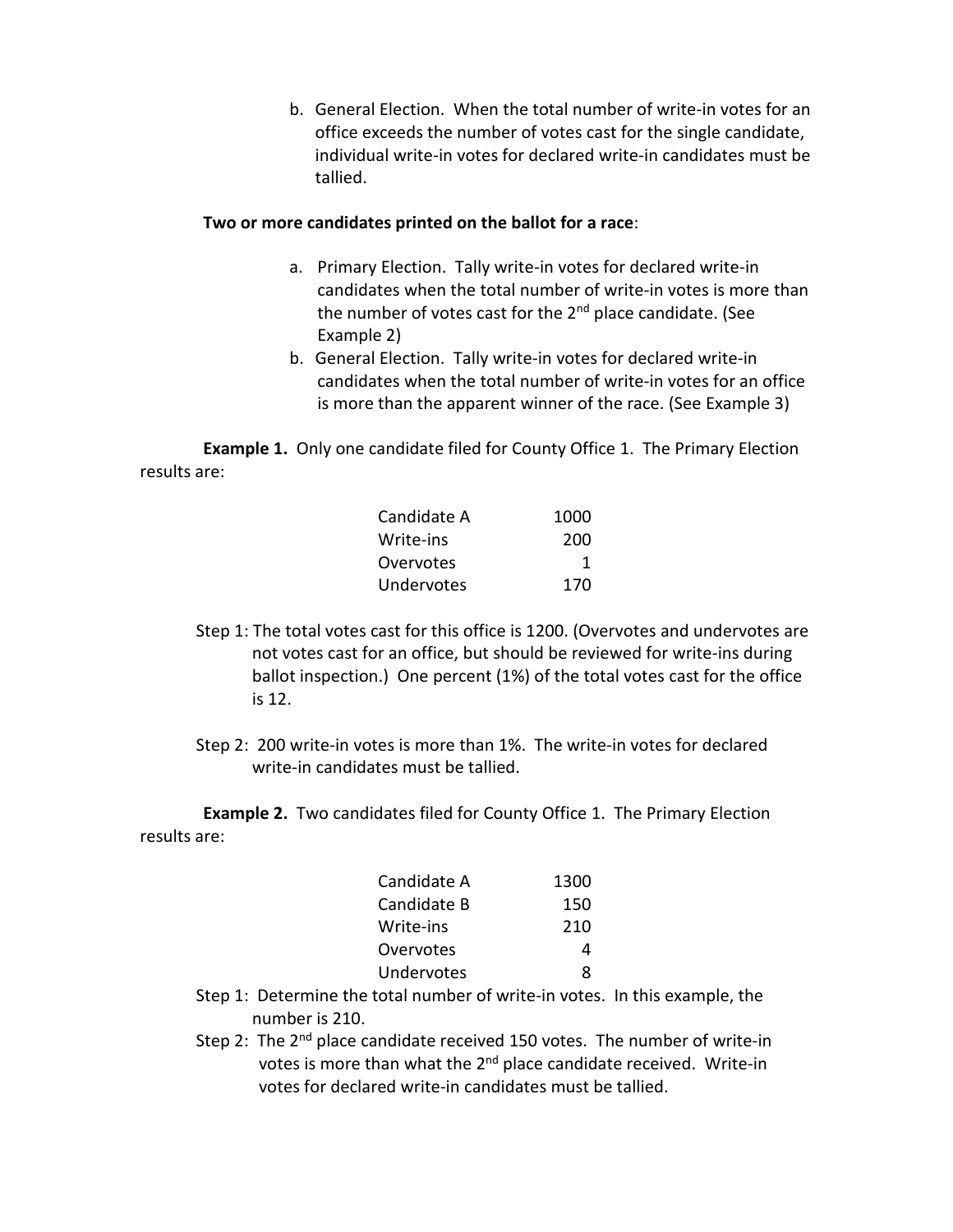**Example 3.** The General Election results for County Office 2 are:

| Candidate A | 2000 |
|-------------|------|
| Candidate B | 150  |
| Write-ins   | 300  |
| Overvotes   | २    |
| Undervotes  | 19   |

- Step 1: Determine the total number of write-in votes. In this example, the number is 300.
- Step 2: The apparently elected candidate received is 2000 votes. The number of write-in votes is less than 2000. Write-in votes for this office need not be tallied and are not reported.

### **Multi-County Districts**

When a write-in candidate files in a multi-county district, the filing officer must notify the other counties of the filing immediately.

The filing officer must compile the number of write-in votes and total votes cast from each county to determine if votes for declared write-in candidates must be tallied. If votes must be tallied, the filing officer must notify the other counties immediately.

#### **Voter Intent** (WAC 434-262-160)

Ballot inspection should include a check for valid write-in votes. Valid write-in votes include both declared and undeclared candidates.

The County Canvassing Board shall exercise all reasonable efforts to determine the voter's intent on valid write-in votes. The Statewide Standards on What is a Vote must be applied to write-in votes. (WAC 434-261-086 and 434-262-160)

#### **Reporting Tallies of Write-in Votes**

All counties must report write-in votes in the same manner.

# **Primary Elections**

• Declared write-in candidates are not displayed on printed **unofficial** election results. If a county "resolves" write-in votes with candidate names that do not require a tally when processing, the results shall not be posted on certification documents or unofficial election results.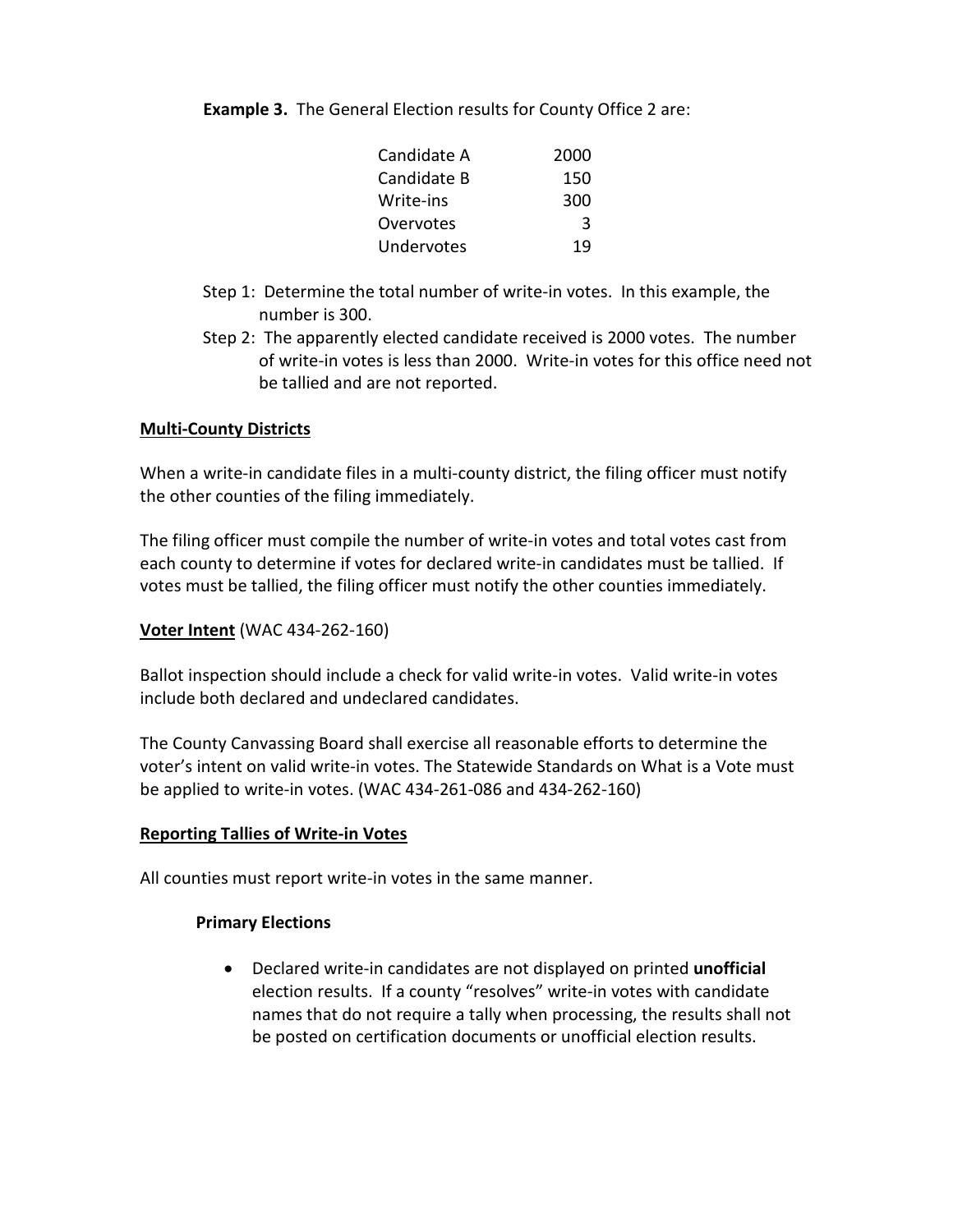- If an office has a declared write-in candidate and
	- o **The total number of write-in votes is not enough to tally write-in votes**, the votes for individual write-in candidates shall not be part of the official results certified by the Canvassing Board. Individual vote totals will not be displayed on certification documents or unofficial election results for that candidate.
	- o **The total number of write-in votes requires a tally of votes for declared write-in candidates.** The total of votes cast for each declared write-in candidate shall be included in the official results certified by the Canvassing Board.
- The candidate shall be notified and their name shall appear on public lists of candidates if they qualify to go onto the General.

# **General Elections**

- Declared write-in candidates are not displayed on printed unofficial election results. If a county "resolves" write-in votes with candidate names that do not require a tally when processing, the results shall not be posted on certification documents or unofficial election results or included on printed election results.
- If a declared candidate receives enough votes to be elected, their name shall appear on the certified election results.
- If an office has a declared candidate and
	- o **The total number of write-in votes is not enough to tally write-in votes**, the votes for individual write-in candidates shall not be part of the official results certified by the Canvassing Board. Individual vote totals will not be displayed on certification documents or unofficial election results for that candidate.
	- o **The total number of write-in votes requires tally of votes for declared write-in candidates.** The total of votes cast for each declared write-in candidate shall be included in the official results certified by the Canvassing Board.

# **Certifying Write-in Tallies**.

If votes must be tallied for individual declared write-in candidates, include the tallies in the certification documents for a primary or election. The Canvassing Board shall determine the official number of votes tallied for each declared write-in candidate. The Board shall include votes with commonly recognizable nicknames and spelling variations of the declared candidate's name in the official number of votes tallied for each qualifying write-in candidate.